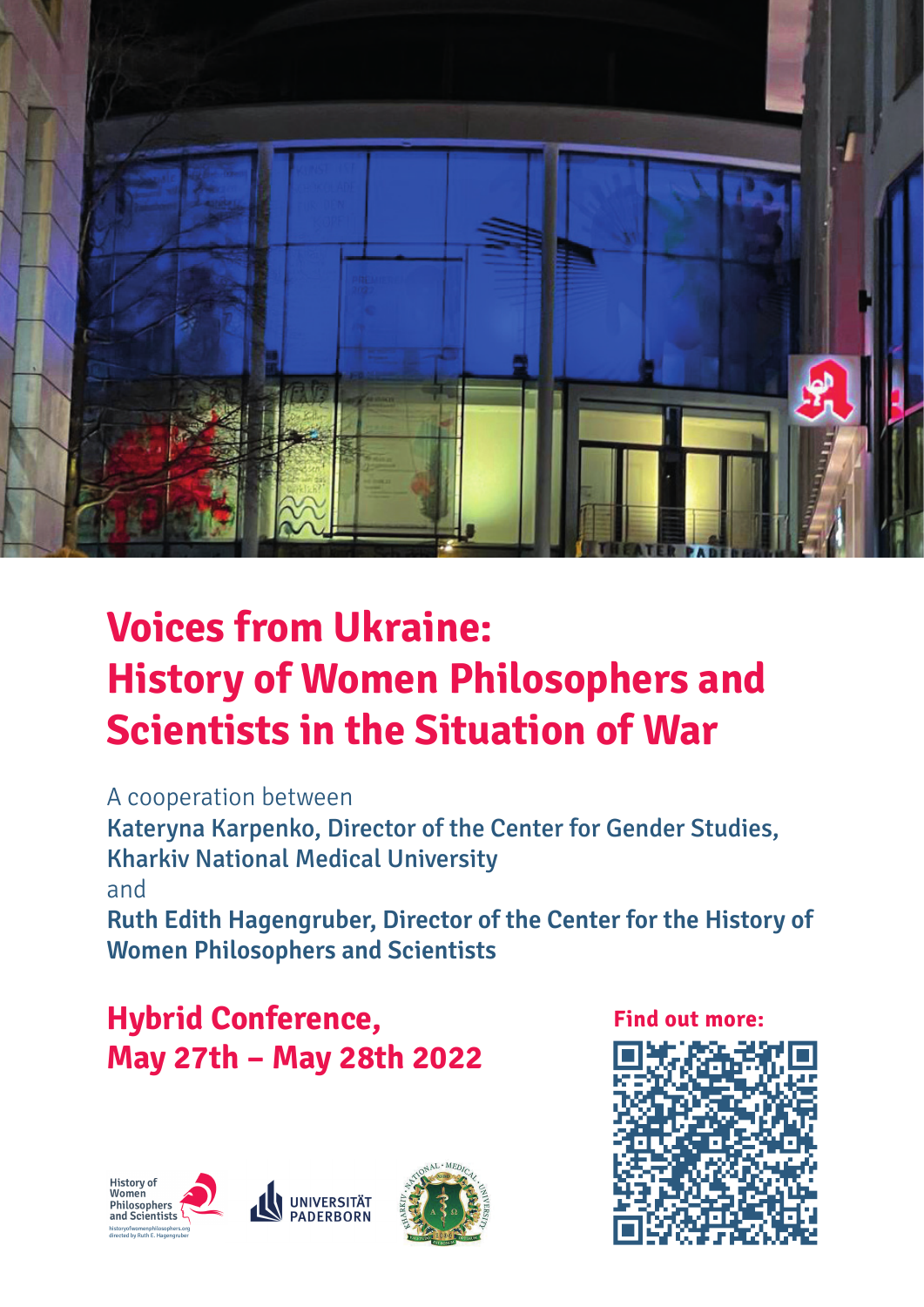## **Voices from Ukraine: History of Women Philosophers and Scientists in the Situation of War - Program**

Friday, 27th May 2022 (CEST)

## 12:00 **Welcome**

**Prof. Dr. Birgitt Riegraf**, President of the University of Paderborn **Prof. Dr. Valeriy Myasoedov**, Vice-Rector for Research at Kharkiv National Medical University, Ukraine

**Elke Ferner**, Former Parliamentary State Secretary, President, UN Women Nationales Komitee Deutschland e.V.

**Prof. Dr. Ruth Edith Hagengruber**, Director of the Center for the History of Women Philosophers and Scientists; Head of the Department of Philosophy at University of Paderborn

**Prof. Dr. Kateryna Karpenko,** Head of Department of Philosophy and Director of the Center for Gender Studies at Kharkiv National Medical University, Ukraine

13:10 **Prof. Dr. Olena Strelnyk;** Visiting Scholar, Technical University of Munich, Germany

Displaced women-scholars: from the old precarious position to the new one?

13:40 **Prof. Dr. Volodymyr Abashnik;** Department of Philosophy at Kharkiv National Medical University, Ukraine

> The impact of traditional values and realities of modern war on Ukrainian women: risks and perspectives (this talk will be held in German with English Slides)

14:10 **Prof. Dr. Nataliya Kufterina;** National Technical University "Kharkiv Polytechnic Institute"

> Woman in science and public administration in the context of the war in Ukraine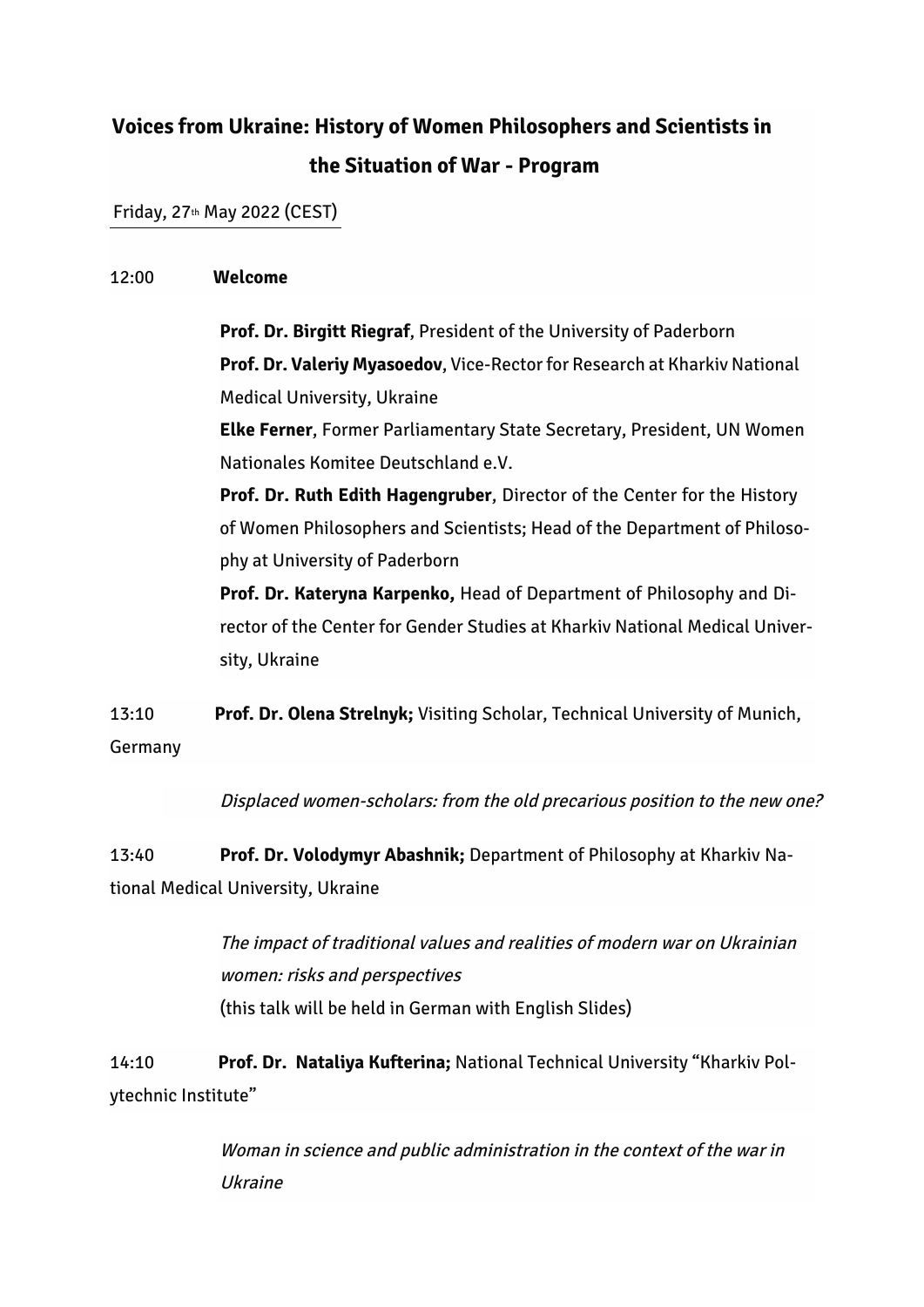14:40 **Olena V. Zaytseva;** post-graduate student of VM Koretsky Institute of State and Law of National Academy of Sciences of Ukraine

> The impact of traditional values and realities of modern war on Ukrainian women: risks and perspectives

15:10 **Prof. Dr. Tatiana Perga;** Senior Researcher of the State Institution 'Institute of World History of National Academy of Science of Ukraine', DAAD fellow at Heidelberg University

> Perspectives of environmental history research in the context of war of Russia against Ukraine

15:40 Short Coffee break

16:10 **Prof. Dr. Iryna Utiuzh;** Department of Social Sciences, Zaporizhzhia State Medical University

Existential dimensions of war

16:40 **Prof. Dr. Nellya Filyanina;** Department of Philosophy at Kharkiv National Medical University, Ukraine

Nature and woman: landscape of war

17:10 **Prof. Dr. Kateryna Karpenko;** Head of Department of Philosophy and Director of the Center for Gender Studies at Kharkiv National Medical University, Ukraine

> Ecofeminism and the ethics of care as the methodological basis for analyzing the environmental consequences of war

Saturday, 28th May 2022 (CEST)

**Round Table**: Discussion about Voices from Ukraine in the Situation of War, Perspectives for Today and the Future

11:00 – Open End